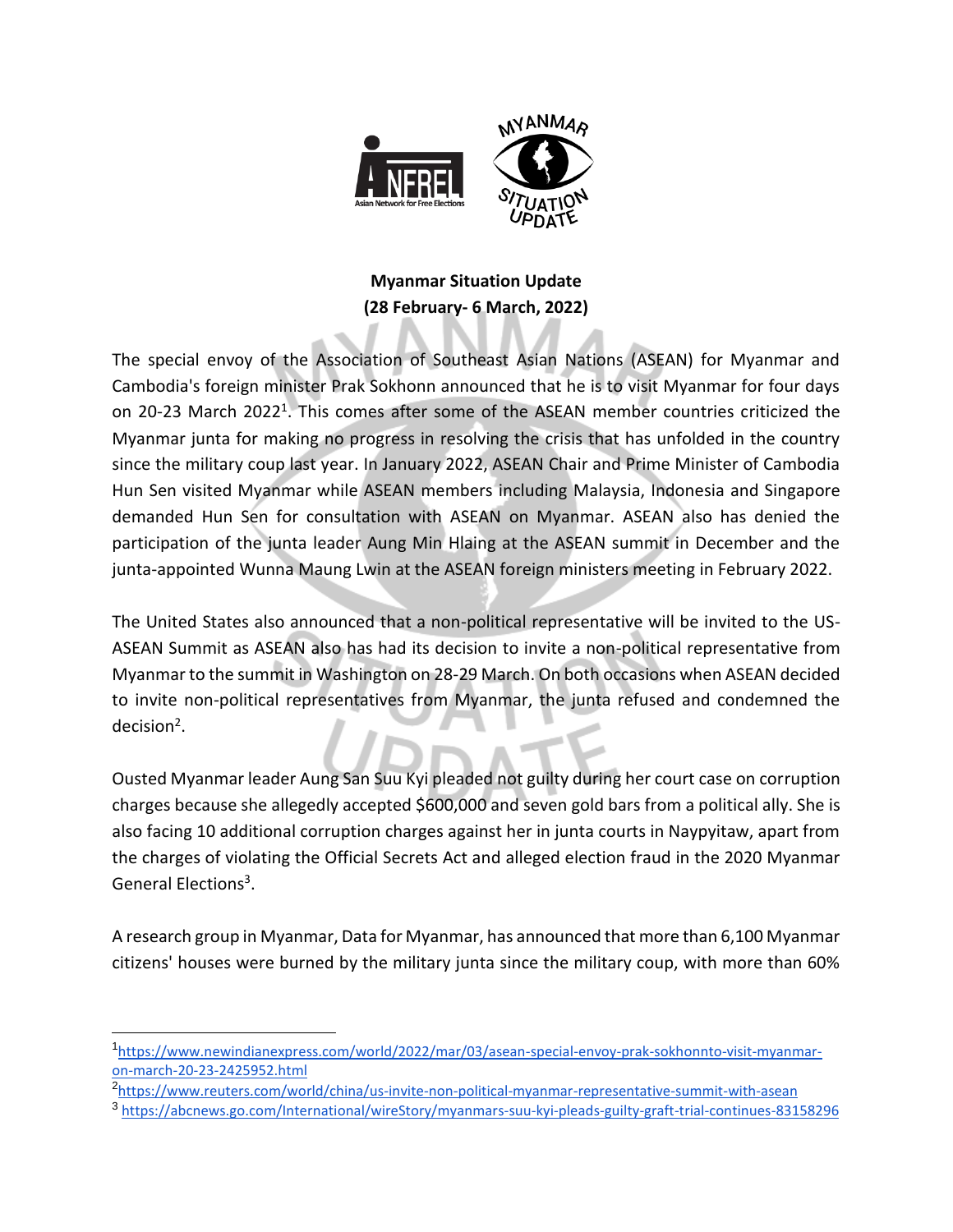reportedly in Sagaing Region<sup>4</sup>. The heavy fighting between the junta forces and civil resistance forces continues across the country, especially in Chin, Kayah, Karen and Kachin states and Sagaing, Magwe, Mandalay and Yangon regions<sup>5</sup>. The Armed Conflict Location & Event Data Project, an international research group collecting data across the world in conflict zones also announced over 13,000 political violence and protest cases reported in Myanmar in 2021 that nearly 11,000 incidents were involved with fatalities 6 .

The ultra-nationalist group Ma Ba Tha is to lead a campaign to encourage civilians living in people's resistance forces strongholds to crack down on resistance groups by joining militias led by ordained Buddhists. Media also have reported that the monks from the Yadanar Kan Myint Htale Monastery were armed. The junta's State Administration Council (SAC) also announced that it had distributed 2,080 weapons to 77 paramilitary groups<sup>7</sup>. The junta freed the ultranationalist Buddhist monk Ashin Wirathu from the Ma Ba Tha group, after dropping sedition charges filed during the rule of the ousted NLD government in 2019<sup>8</sup>.

Amid the junta's increasing airstrikes against civilians, killing civilians and forcing hundreds of thousands to flee their homes that has created a humanitarian crisis, 55 British Parliamentarians from 9 different political parties and Independent MPs have called for aviation fuel sanctions against the Myanmar junta<sup>9</sup>. The European Union has imposed sanctions against Myanmar Oil and Gas Enterprise (MOGE) and for more entities last week after more than a year of advocacy by the Myanmar civil society and rights groups. MOGE is the junta's biggest single source of revenue, responsible for financing its repression against Myanmar civilians<sup>10</sup>. Despite the criticisms from the rights groups, Norwegian telecom group Telenor will be selling the business to Myanmar conglomerate Shwe Byain Phyu (SBP) controlled by the junta affiliates and Lebanese investment firm M1 Group, the sources said, adding that the \$100 million in retained earnings are held at a Myanmar bank $^{11}$ .

As of 4 March 2022, the Assistance Association for Political Prisoners (AAPP) recorded that 1,603 people have been killed by the junta. 9,507 people are currently under detention. 84 have been sentenced to death and 1,973 are evading arrest warrants<sup>12</sup>.

<sup>4</sup> <https://www.rfa.org/english/cartoons/myanmar-arsonist-army-03042022143021.html>

<sup>5</sup> [https://www.irrawaddy.com/news/burma/myanmar-junta-has-torched-over-6000-civilian-homes-since](https://www.irrawaddy.com/news/burma/myanmar-junta-has-torched-over-6000-civilian-homes-since-coup.html)[coup.html](https://www.irrawaddy.com/news/burma/myanmar-junta-has-torched-over-6000-civilian-homes-since-coup.html)

<sup>6</sup> <https://twitter.com/ACLEDINFO/status/1498587597471293441>

<sup>7</sup> <https://www.mizzima.com/article/ma-ba-tha-group-takes-side-myanmar-conflict>

<sup>8</sup> [https://www.reuters.com/world/asia-pacific/myanmar-military-releases-hardline-monk-wirathu-media](https://www.reuters.com/world/asia-pacific/myanmar-military-releases-hardline-monk-wirathu-media-2021-09-07/)

<sup>9</sup> <https://burmacampaign.org.uk/55-british-mps-call-for-aviation-fuel-sanctions-against-burmese-military/>

<sup>10</sup> <https://myanmar.anfrel.org/en/news/388>

<sup>11</sup> <https://www.reuters.com/article/myanmar-telenor-idINL1N2UX0CF>

<sup>12</sup> <https://aappb.org/?p=20399>